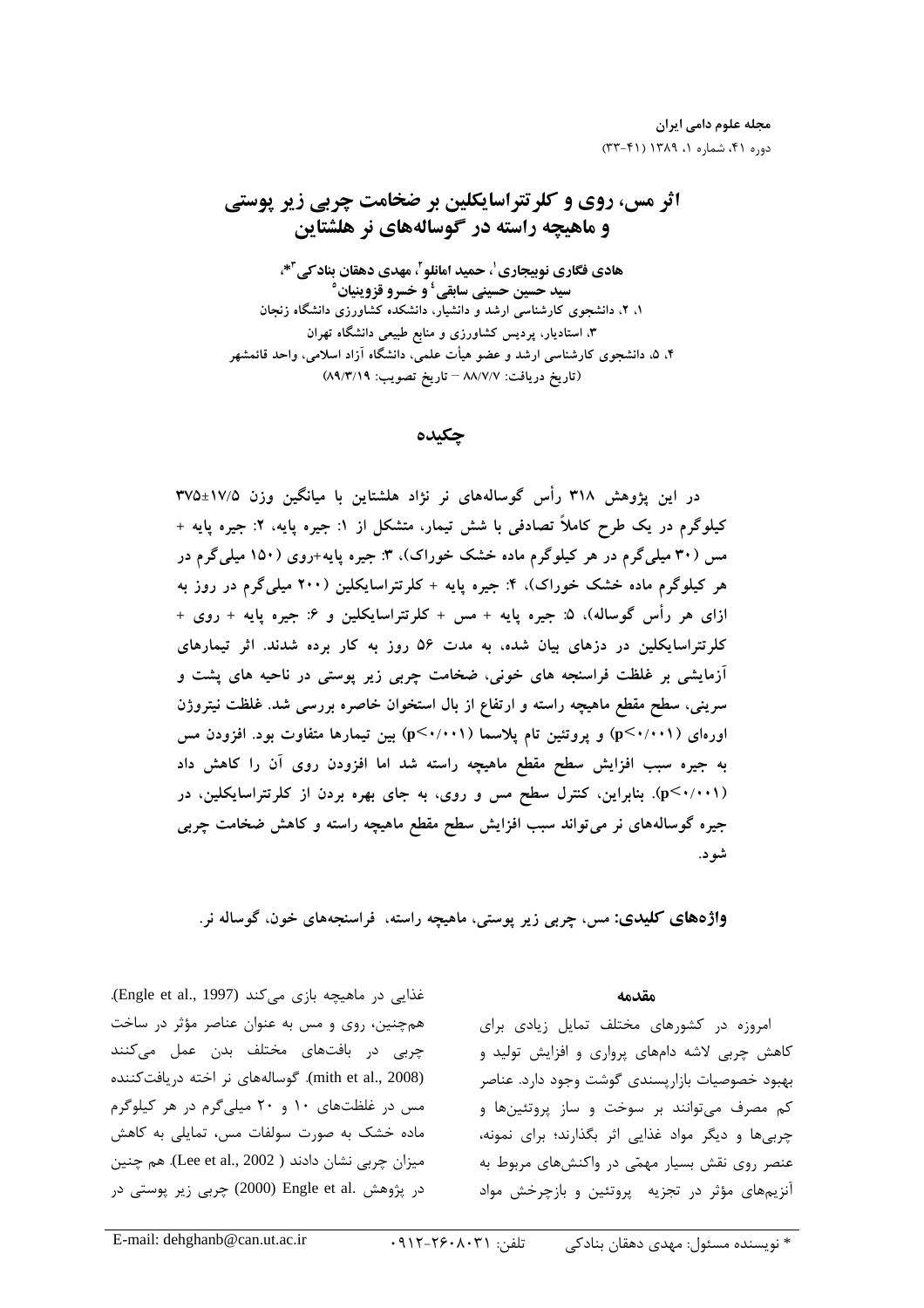گوسالههای نر دریافت کننده مس به میزان ۲۰ یا ۴۰ میلی گرم در هر کیلوگرم ماده خشک به صورت سولفات مس نسبت به گروه شاهد کاهش یافت اما سطح مقطع ماهیچه راسته تغییر نکرد.

کلرتتراسایکلین در دزهای زیر حد درمانی اثر مثبتی بر کاهش حجم روده باریک دارد (حدود ۱۶ درصد از برون ده قلب به مصرف روده باریک می رسد) که ممکن است بر میزان جذب مواد غذایی و سوخت و از آنها اثر مطلوبی داشته باشد (Johnson, 1987). افزودن این آنتے ہیوتیک به خوراک نیز سبب افزایش چربی در بافتهای نشخوار کنندگان شد (Rumsey et al., 2000)، اما شیوه اثرگذاری کلرتتراسایکلین بر بافت چربی و ماهيچه اسكلتى هنوز ناشناخته است. فرضيه پژوهش کنونی این بود که افزودن غلظتهای مناسب مس و روی به جیره گوسالههای نر پرواری دریافت کننده کنسانتره بالا میتواند نیاز به استفاده بی رویه از آنتی بیوتیکهایی مانند کلرتتراسایکلین را، برای بهبود كيفيت لاشه و سلامت گوسالهها كاهش دهد كه افزون بر تأمین نیازهای دام میتوان در راستای حذف آنتی بیوتیکها، گام برداشت. شاخصهای اولتراسونیک، ضریب همبستگی بالایی با شاخصهای اندازهگیری شده در لاشه دارند و به عنوان روشهای دقیقی شناخته میشوند و به ویژه، وقتی با تکرارهای بالا روی هر حیوان انجام گیرند سبب کاهش خطاهای استاندارد حاصل از (Greiner et al., 2003; Hassen et پیش بینی می شوند al., 1999). آزمایش حاضر برای بررسی تأثیر مس، روی و کلرتتراسایکلین بر فراسنجههای خون و چربی زیر یوستی در ناحیه پشت و سرینی و سطح مقطع ماهیچه راسته انجام شد.

### مواد و روشها

سیصد و هجده گوساله نرپرواری از نژاد هلشتاین (با میانگین وزن اولیه ۱۷/۵±۳۷۵ کیلوگرم) در یک آزمایش در قالب طرح کاملاً تصادفی، که به مدت ۵۶ روز ازاواسط شهريور تا اواسط آبان سال ١٣٨٧ اجرا شد، در یکی از شش تیمار قرار گرفتند. تیمارها شامل: ١) جيره شاهد بدون افزودن هيچ نوع مكمل؛ ٢) جيره شاهد به علاوه ٣٠ ميلي گرم مس به ازاي هر كيلوگرم

ماده خشک مصرفی به صورت سولفات مس؛ ۳) جیره شاهد به علاوه ۱۵۰ میلی گرم روی به ازای هر کیلوگرم ماده خشک مصرفی به صورت سولفات روی؛ ۴) جیره شاهد به علاوه ٢٠٠ ميلي گرم كلرتتراسايكلين به ازاى هر راس گوساله نر در روز؛ ۵) جیره شاهد به علاوه ۳۰ میلی گرم مس به ازای هر کیلوگرم ماده خشک مصرفی به صورت سولفات مس به همراه ۲۰۰ میلی گرم کلرتتراسایکلین به ازای هر راس گوساله نردر روز؛ ۶) جیره شاهد به علاوه ۱۵۰ میلیگرم روی به ازای هر کیلوگرم ماده خشک مصرفی به صورت سولفات روی به همراه ۲۰۰ میلیگرم کلرتتراسایکلین به ازای هر راس گوساله نر در روز. گوسالهها به صورت تصادفی در هجده بهاربند (جایگاه دام نیمه باز) قرار داده شدند (١٧ تا ١٩ گوساله به ازای هر بهاربند)، بدین سان بهاربندها به عنوان واحدهای آزمایشی به حساب آمدند و به طور کلی به ازای هر تیمار سه تکرار به کار برده شد. جیره کاملاً مخلوط شده در ساعتهای ۹ و ۱۲ و ۱۵ به صورت آزاد تا حد اشتها به گوسالهها داده شد. آب نیز به صورت آزاد در اختیار گوسالهها قرارداشت. بر اساس توصیههای شورای ملی پژوهشهای ایالات متحده آمریکا (NRC, 2001) یک جیره پایه برای تامین حداقل نیاز گوسالههای نر پرواری به کار رفت که این جیره به وسیله یک خوراک ریز (فیدر) بین گوسالهها تقسیم شد، سپس مکملهای ذکر شده در بالا در دزهای بیان شده بعد از رقیق سازی با سبوس گندم به روش سرک بر روی جیره تنظیم شده یاشیده شدند. نوع مواد خوراکی به کاررفته در جیره پایه و ترکیب شیمیایی آن در جدول ۱ آمده است. از جیره مصرفی و باقیمانده آن به صورت هفتگی نمونه برداری صورت گرفت و تا زمان آنالیزهای شیمیایی در دمای منهای هجده درجه زیر صفر، درون فریزر نگهداری شدند. در روزهای ۰ و ۲۸ و ۵۶ نمونههای خون (دو ساعت پس ازخوراک صبح) برای به دست آوردن سرم به وسيله لولههاى خلا بدون ماده ضد انعقاد از سیاهرگ گردنی هر گوساله (یک نمونه به ازای هر پنج گوساله) گرفته شد و سپس به مدت ۱۵ دقیقه با ۱۷۶۰ دور در دقیقه سانتریفیوژ، و در دمای منفی هجده درجه زير صفردر داخل فريزر قرار داده شدند. هم چنين در روز ۵۶، نمونههای خون (دو ساعت پس ازخوراک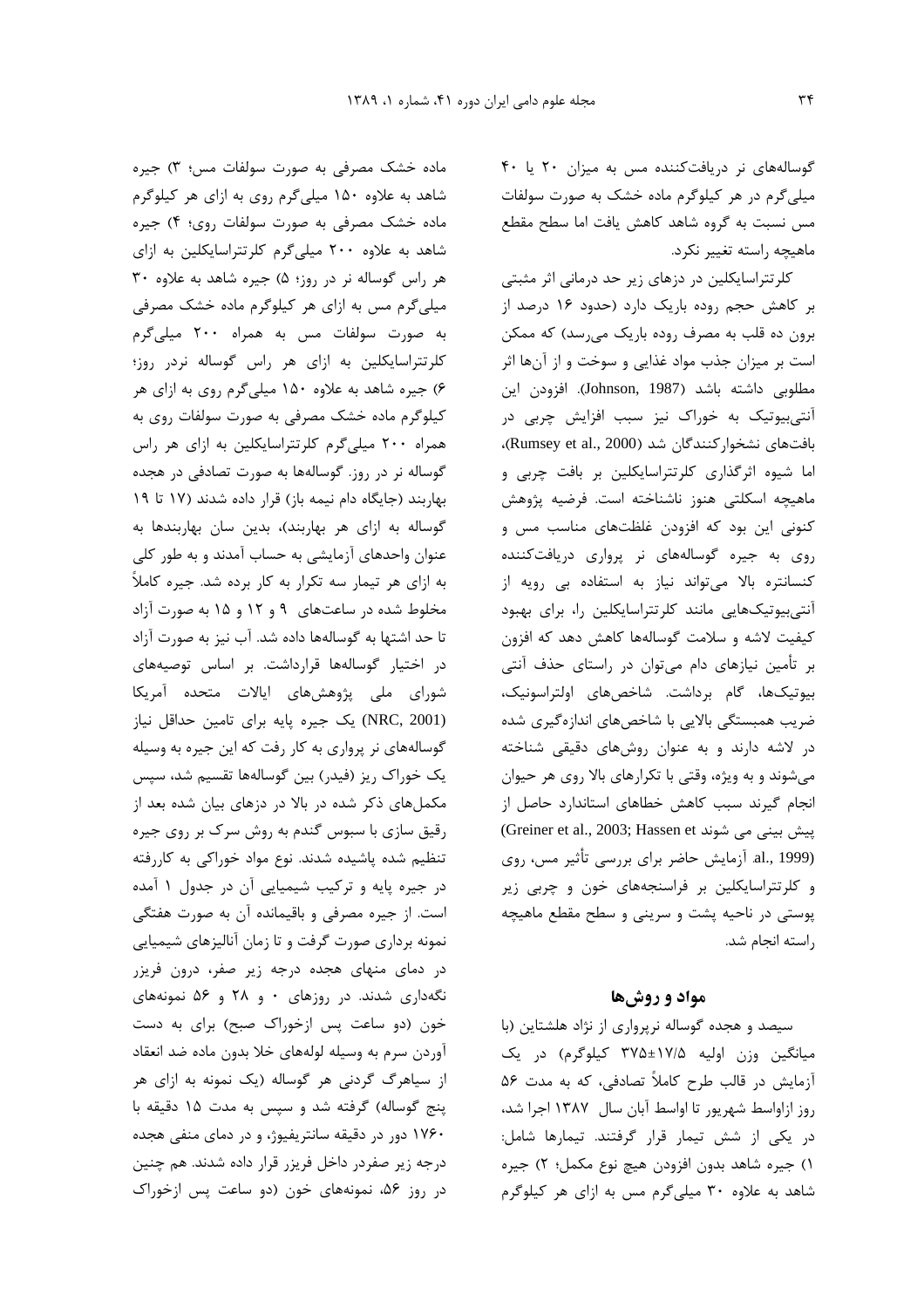صبح) جهت بدست آوردن پلاسما به وسیله لولههای خلا دارای ماده ضد انعقاد EDTA از سیاهرگ گردنی گوسالهها (یک نمونه به ازای هر پنج گوساله) گرفته شد.

درصد ماده خشک، پروتئین خام، دیواره سلولی، ديواره سلولى بدون همىسلولز، چربى خام، خاكستر، كلسيم، فسفر، منيزيم، آهن، مس، روى و منگنز جيرهها آنالیز شد. روش های استاندارد بر گرفته از AOAC (2000) برای آنالیز نمونههای خوراک و باقیمانده آنها به کار رفت. روش .Van Soest et al برای اندازه گیری درصد الیاف نامحلول در شوینده خنثی و یک روش متداول بیان شده در AOAC (1990) برای اندازهگیری درصد الیاف نامحلول در شوینده اسیدی به كار رفت. غلظت كلسيم، منيزيم، آهن، منگنز، روى و مس پس از تهیه عصاره از خوراک به روش طیفسنجی، و غلظت فسفر موجود در خوراک با روش کالریمتری اندازہگیری شد (Fiske & Subbarow, 1925). غلظت سرمي کلسترول، مس، روی و کلسيم و اوره، و غلظت پلاسمایی پروتئین تام و آلبومین نیز اندازهگیری شد. غلظتهای نیتروژن اورەای سرم، پروتئین تام پلاسما،

آلبومين پلاسما، كلسيم و كلسترول سرم با روش اسیکتروفتومتری و با کیتهای شرکت پارس آزمون، و غلظتهای روی و مس سرم خون با روش طیفسنجی اندازەگىرى شدند.

در روز پنجاه و ششم آزمایش، تصویرهای اولتراسونیک برای اندازهگیری ضخامت چربی پشت (در بين دنده دوازدهم و سيزدهم)، سطح مقطع ماهيچه راسته یا Longissimus muscle area (بین دنده) دوازدهم و سیزدهم) و ضخامت چربی در ناحیه سرینی (در محل اتصال دو ماهیچه دو سر ران یا biceps femoris با ماهيچه سريني يا gluteus medius تهيه شدند (Greiner et al., 2003). تصويرها به وسيله یک دستگاه اولتراسونیک سونووت ۶۰۰ با یک پروب خطی ۳/۵ مگاهرتزی تهیه شدند. به طور کلی پنج تصویر به ازای هر گوساله (در هر بهاربند ۴ گوساله به عنوان زیر نمونه) تهیه شد. سپس سه تن از کارشناسان با تجربه تصویرهای گرفته شده را ارزیابی کردند. هم چنین ارتفاع از بال استخوان خاصره تا زمین نیز اندازهگیری شد.

| (بر اساس ماده خشک)            | ترکیب شیمیایی جیره <sup>۳</sup>      | در صد        | مواد خوراکی             |
|-------------------------------|--------------------------------------|--------------|-------------------------|
| 1770                          | پروتئين خام (درصد)                   | $V/\Delta$   | ذرت سيلوشده             |
| $\mathbf{r}/\cdot\mathbf{r}$  | چربی خام (درصد)                      | ٢            | كاه گندم                |
| Y9/YQ                         | الياف نامحلول در شوينده خنثى (درصد)  | ۵۴           | جو                      |
| 17/29                         | الیاف نامحلول در شوینده اسیدی (درصد) | ۱۲           | سیب زمینی               |
| .78                           | كلسيم (درصد)                         | ٣            | كنجاله پنبه دانه        |
| .75                           | فسفر (درصد)                          | ۴/۷۸         | كنجاله أفتاب گردان      |
| $\cdot$ /٣١                   | منزيم (درصد)                         | ۶            | سبوس برنج               |
| Y/Y                           | مس (میلیگرم در کیلوگرم ماده خشک)     | ۴            | سبوس گندم               |
| ۴۴۱۸                          | روی (میلیگرم در کیلوگرم ماده خشک )   | ٢            | تفاله چغندر قند         |
| ۵۹                            | منگنز (میلیگرم در کیلوگرم ماده خشک)  | ۱/۵          | ملاس                    |
| $\mathbf{r} \cdot \mathbf{r}$ | آهن (میلی گرم در کیلوگرم ماده خشک)   | $1/\Delta$   | زئوليت                  |
|                               |                                      | $.77\lambda$ | اوره                    |
|                               |                                      | $\cdot$ /08  | كربنات كلسيم            |
|                               |                                      | $.77\lambda$ | نمک                     |
|                               |                                      | $\cdot/\tau$ | مكمل ويتامينه           |
|                               |                                      | $\cdot/\tau$ | مکمل معدنی <sup>۲</sup> |

جدول ۱- اجزای تشکیل دهنده جیره پایه و ترکیب شیمیایی جیره (بر اساس ماده خشک)

۱. هر كيلوگرم از مكمل شامل: ۵۰۰۰۰۰ واحد بين المللي ويتامين ۱۰۰۰۰۰،۸واحد بين المللي ويتامين D و ۰/۱ گرم ويتامين E

٢. هر كيلوگرم از مكمل شامل: ١٨٠ گرم كلسيم، ٩٠ گرم فسفر، ٢٠ گرم منيزيم ،٤٠ گرم سديم، ٢ گرم منگنز، ٣ گرم آهن، ٣.٠

گرم مس، ۳ گرم روی، ۰/۱ گرم کبالت، ۰/۱ گرم سلنیم، ۰/۱ گرم ید، ۳ گرم آنتی اکسیدانت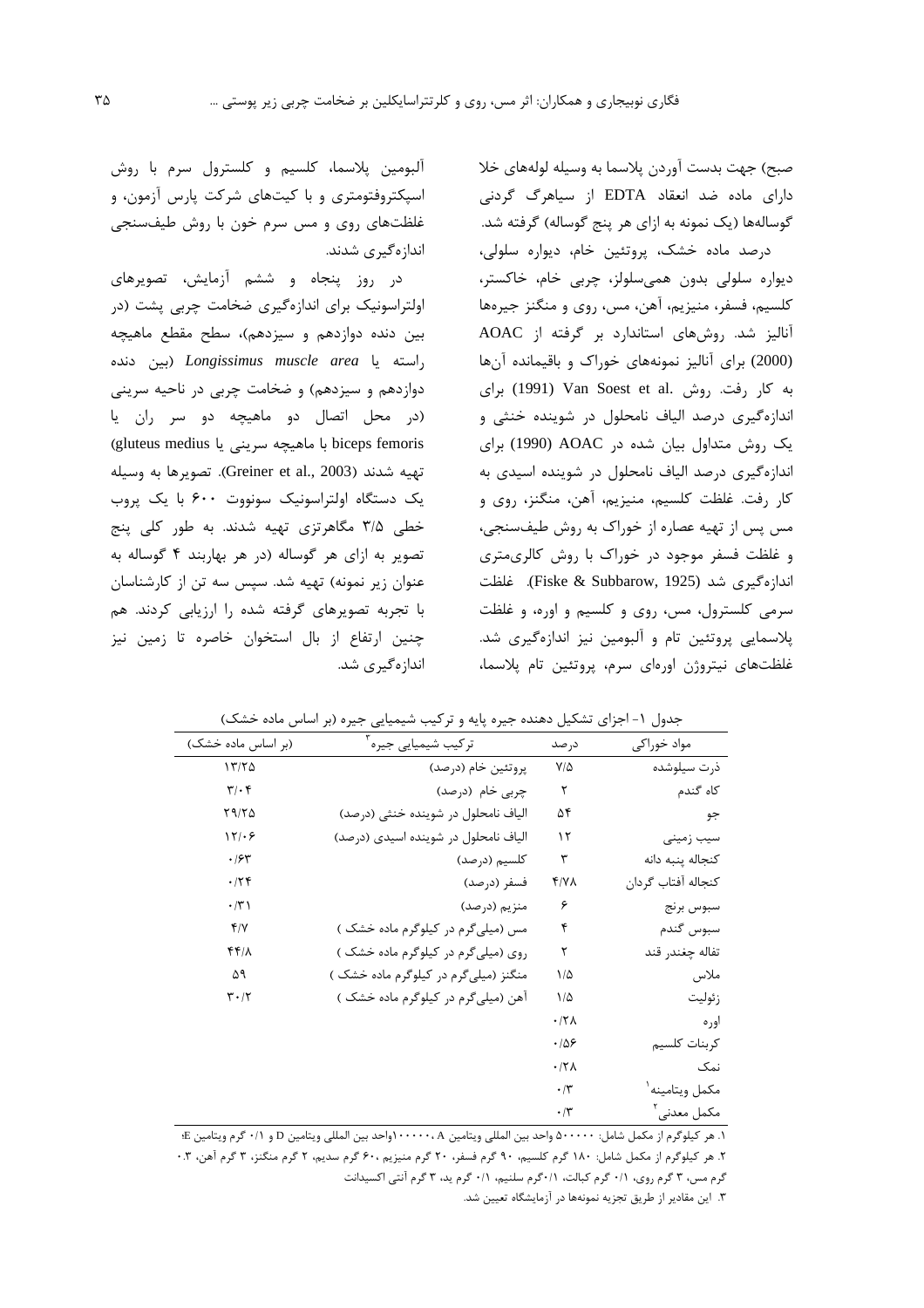مس در هر کیلوگرم ماده خشک از منبع سولفات مس به گوسالههای نر پرواری سمینتال غلظت کلسترول سرم را نسبت به گروه شاهد تغییر نداد. به هر حال، کلسترول سرم در گروه دریافت کننده ۴۰ میلی گرم مس در هر کیلوگرم ماده خشک بیشتر از گروه دریافت کننده ۱۰ میلی گرم مس در هر کیلوگرم ماده خشک بود .(Engle  $&$  Spears, 2001)

بیشترین غلظت نیتروژن اورهای سرم نیز در گوسالههای دریافتکننده مکمل روی مشاهده شد (۱۹/۲ میلیگرم در دسی لیتر)، در حالی که دیگر مكملها غلظت آن را نسبت به شاهد تغيير ندادند. در يک مطالعه جداگانه، غلظت نيتروژن اورهاي سرم بين گوسالههای دریافتکننده منابع مختلف روی (متیونین روی یا سولفات روی، با دزی معادل ۲۰۰ میلی گرم در هر کیلوگرم ماده خشک جیره پایه دارای ۳۴ میلیگرم مس در هر کیلوگرم ماده خشک، و گروه شاهد یکسان بود (Huerta et al., 2002). شايد، علت اين اختلاف نسبت روی به مس و یا دیگر ویژگیهای جیره باشد. افزودن روی به فرم اکسید و یا منابع آلی (به میزان ١٠ میلی گرم در هر کیلوگرم ماده خشک جیره پایه دارای ۳۵ میلی گرم مس در هر کیلوگرم ماده خشک) به جیره گاوهای نر چاق اثری بر غلظتهای نیتروژن اورهای خون، پروتئين تام و آلبومين پلاسما نداشت Kessler et) al., 2003). در روز آغاز و روز پایانی آزمایش، تفاوت معنیداری بین تیمارها از لحاظ غلظت روی و مس سرم وجود نداشت. در روز بیست و هشتم، غلظت مس سرم در تیمارهای روی، روی + کلرتتراسایکلین، مس + کلرتتراسایکلین و شاهد نسبت به تیمار مس کاهش يافت (p<٠/٠٠١). غلظتهاى بالاي گوگرد، مولبيدن، روی و آهن می توانند به عنوان مواد ضد تغذیهای، در جذب مس اختلال ايجاد كنند (Lee et al., 2002). افزودن غلظت بالايي از روى از نوع سولفات (٢٠٠ میلی گرم روی در هر کیلوگرم ماده خشک) به جیره گوسالههای نر سبب کاهش سطح مس سرم و افزایش روی سرم شد (Huerta et al., 2002). در روز بیست و هشتم، غلظت روی سرم در تیمار دریافتکننده مس نسبت به گروه دریافت کننده مس + کلرتتراسایکلین و شاهد به مقدار چشمگیری افزایش یافت که ممکن است

آناليز دادهها توسط نرمافزار 9.1 SAS (SAS Inst., Inc., Cary, NC) به روش مدل خطی انجام شد. در این پژوهش از طرح کاملاً تصادفی با شش تیمار استفاده گردید که برای هر تیمار سه تکرار در نظر گرفته شد و در مجموع گوسالهها در داخل هجده بهاربند (به عنوان واحد آزمایشی) قرار داده شدند. دادهها در نهایت با مدل آماری زیر آنالیز و میانگینها با روش LSmeans و با تصحیح برای آزمون توکی مقایسه شدند:  $Y_{ij} = \mu + T_i + e_{ij}$ در اين فرمول:

مقدار هر مشاهد: $Y_{ij}$ μ: میانگین کل مشاهدات اثر تیمار: $\mathrm{T_{i}}$ e<sub>ii</sub>. اثر خطای آزمایشی سطح معنیداری در مدل برابر یا کوچکتر از ۰/۰۵

د, نظر گرفته شد. همچنین آنالیزی برای اندازه گیریهای تکرار شده (repeated measurement) با استفاده از رویه Mixed (با استفاده از ساختار واریانس- کوواریانس از نوع مرکب متقارن یا CS) برای غلظتهای سرمی مس و روی انجام شد ..Littell et al .1996)

#### نتايج و بحث

بررسی فراسنجه های خون

استفاده از مکملهای کلرتتراسایکلین، مس، روی و روی+کلرتتراسایکلین نسبت به گروه شاهد سبب افزایش غلظت پروتئين تام پلاسما در حد مطلوب شد (به ترتیب ۶/۷۰، ۶/۶۸، ۵/۵۶ و ۶/۴۳ در مقابل ۴/۹۷ میلی گرم در دسی لیتر) (جدول ۲: p<۰/۰۰۱). تیمارهای كلرتتراسايكلين ومس غلظت آلبومين يلاسما را نسبت به شاهد و دیگر تیمارها افزایش دادند (p<۰/۰۰۱). غلظت کلسترول سرم در تیمار شاهد نسبت به دیگر تيمارها بالاتر بود و تنها افزودن مكمل مس، غلظت آن را نسبت به شاهد کاهش داد (p <  $\cdot$ /۰۵). زمانی که مس به شکل سولفات مس (به میزان ۲۰ میلی گرم در هر کیلوگرم ماده خشک مصرفی) به گوسالههای در حال رشد خورانیده شد، غلظت کلسترول سرم کاهش یافت (Engle et al., 2000)، اما تغذیه ۱۰ یا ۴۰ میلی گرم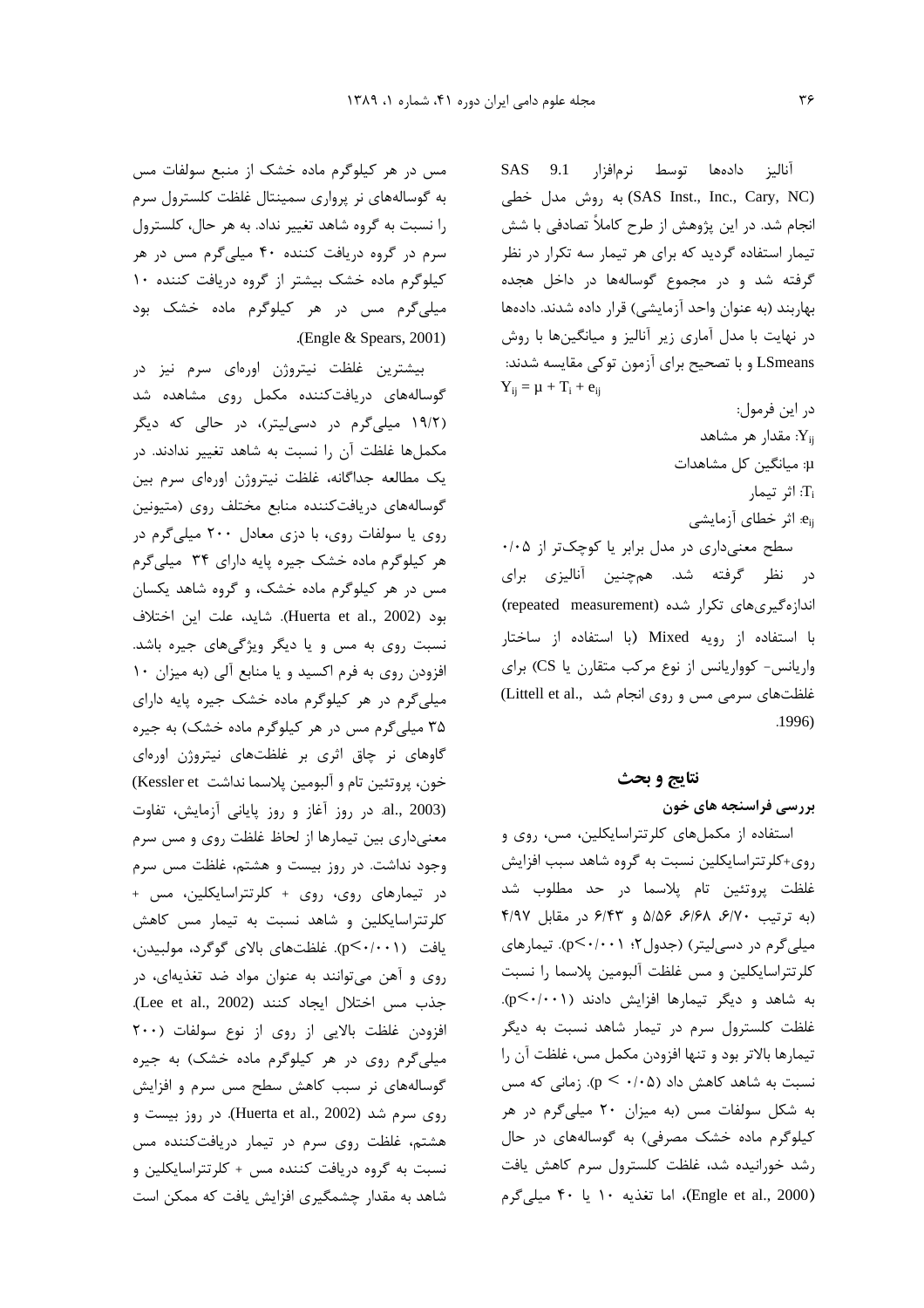ناشی از بهبود غلظت مس افزوده شده به جیره شاهد  $(p<\cdot/\cdot)$ باشد (۱

Engle & Spears (2000) نشان دادند که افزودن مس به جیره گوسالههای نر در غلظت ۴۰ میلیگرم در هر كيلوگرم ماده خشك (از منبع سولفات) سبب افزايش غلظت پلاسمایی مس شد اما اثری بر غلظت روی نداشت. .Spears et al (2004) نشان دادند که افزودن ۲۰ میلی گرم روی به ازای هر کیلوگرم ماده خشک از نوع سولفات به جیره پایهای حاوی ۱۸/۸ میلیگرم روی به ازای هر کیلوگرم ماده خشک مصرفی سبب افزایش روی پلاسما شد اما جذب ظاهری روی و ابقای آن افزایش نیافت در حالی که دفع ادراری روی افزایش یافت. اثر زمان (به صورت روز نمونهگیری) بر غلظت مس (p<٠/٠۵) و روی (p<٠/٠٠١) سرم معنیدار بود و بین بر همکنشها، تنها بر هم کنش روی × زمان بر غلظت مس سرم معنىدار بود (جدول ٣: p<٠/٠٠١). نشان دادند که افزودن ۲۰۰ $(2002)$  Huerta et al. میلی گرم روی به ازای هر کیلوگرم ماده خشک (از منبع

سولفات) به جیره گوسالههای ماده و نر اخته سبب معنی دار شدن اثر زمان بر غلظت مس و روی سرم شد، با گذشت زمان، غلظت روی سرم افزایش و غلظت مس سرم کاهش یافت و غلظت روی سرم نیز تحت تأثیر برهم *ک*نش بین جیره با زمان قرار گرفت.

چربی ناحیه پشت و سرینی و سطح مقطع ماهیچه راسته بیشترین ضخامت چربی پشت (بین دنده دوازدهم و سيزدهم) مربوط به گوسالههاي مصرف كننده مكمل روی و گروه شاهد بود (به ترتیب ١/٣١ و ١/٢۶ سانتى متر) و گوسالەھاي مصرفكنندە مكمل مس كمترين ميزان چربى پشت را دارا بودند (١٩۴. سانتی متر) (جدول ۴؛ p<۰/۰۰۱). بیشترین ضخامت بافت چربی در ناحیه سرینی (رانی) نیز در گوسالههای دریافتکننده مکمل روی و کمترین ضخامت بافت چربی در این ناحیه در گروه دریافتکننده مکمل مس مشاهده گردید (به ترتیب ۱/۲۵ و ۰/۹۶ سانتی متر) (p<٠/٠١). مقدار چربی در ناحیه پشت و سرینی در گوسالههای دریافتکننده کلرتتراسایکلین نسبت به گروه

|                                       |                            |                                          |                                       |                                      | تيمارهاى آزمايشى                                   |                                                |                     |                                          |
|---------------------------------------|----------------------------|------------------------------------------|---------------------------------------|--------------------------------------|----------------------------------------------------|------------------------------------------------|---------------------|------------------------------------------|
| سطح احتمال                            | $*SEM$                     | ۶                                        | ۵                                     | ۴                                    | ٣                                                  | ٢                                              |                     |                                          |
| $\langle \ldots \rangle$              | $\cdot$ / $\cdot$ $\wedge$ | $5/8r^a$                                 | $\Delta/\Upsilon\Delta$ <sup>bc</sup> | $\frac{2}{\gamma}$                   | $\Delta/\Delta$ <sup>b</sup>                       | $9/9\lambda^a$                                 | Y/9V                | پروتئین تام پلاسما (میلیگرم در دسی لیتر) |
| $\langle \cdot   \cdot \cdot \rangle$ | $\cdot$ / $\cdot$ $\wedge$ | $\mathbf{r}/\mathbf{r}^{\text{ab}}$      | $Y/\Lambda f^b$                       | $\mathbf{r}/\mathbf{r}^{\mathrm{a}}$ | $\mathbf{r}/\mathbf{r}$ $\mathbf{v}^{\mathrm{ab}}$ | $\mathbf{r}/\mathbf{r}\mathbf{r}^{\mathrm{a}}$ | $Y/9$ fb            | آلبومین پلاسما (میلیگرم در دسی لیتر)     |
| $\langle \cdot   \cdot \Delta$        | $f(\cdot)$                 | $9.79$ <sup>ab</sup>                     | $97/\lambda$ <sup>ab</sup>            | $91/\tau^{ab}$                       | $91/Y$ <sup>ab</sup>                               | $Y9/Y$ <sup>b</sup>                            | $9Y/Yf^a$           | کلسترول سرم (میلیگرم در دسی لیتر)        |
| $\langle \cdot   \cdot \cdot \rangle$ | .115                       | $1V/f^{ab}$                              | 19/5                                  | $15/0^b$                             | $19/7$ <sup>a</sup>                                | 19/9                                           | $18/1$ <sup>b</sup> | نیتروژن اوره سرم (میلیگرم در دسی لیتر)   |
|                                       |                            |                                          |                                       |                                      |                                                    |                                                |                     | روی سرم (میکروگرم در دسی لیتر)           |
| $\cdot$ /9)                           | f/51                       | $\lambda V/F$                            | $\lambda$ ۶/ $\lambda$                | $\lambda V/F$                        | 9.1                                                | 91/F                                           | $\lambda$ 9/٢       | روز أغاز أزمايش                          |
| $\langle \cdot   \cdot \rangle$       | $\Delta/\tau$              | $95/7$ <sup>abc</sup>                    | $\lambda \cdot$ /۲ <sup>c</sup>       | $9\lambda/\mathfrak{f}^{ab}$         | $\mathcal{N} \cdot \mathcal{N}^a$                  | $\lambda$ 9/ $\varphi$ <sup>abc</sup>          | $bc_{\Lambda}$      | روز ۲۸                                   |
| .419                                  | $1 \text{Y/FF}$            | $1Y9/\lambda$                            | ۱۵۵/۴                                 | 1 Y 4 / A                            | 195/                                               | 18518                                          | $15Y/\lambda$       | روز ۵۶                                   |
|                                       |                            |                                          |                                       |                                      |                                                    |                                                |                     | مس سرم (میکروگرم در دسی لیتر)            |
| $\cdot$ / $\Lambda$ $\Delta$          | $f/T\Lambda$               | 9817                                     | 9.17                                  | 97/                                  | 91/f                                               | 97/7                                           | ۹۴                  | روز أغاز أزمايش                          |
| $\langle \cdot   \cdot \cdot \rangle$ | $\Lambda/\Upsilon\Upsilon$ | $\cdots$ /۲ <sup>c</sup>                 | $\lambda \cdot \gamma / \lambda^c$    | $17Y/Y$ <sup>ab</sup>                | $\lambda \cdot \lambda/\mathcal{F}$ bc             | $17\lambda/5^a$                                | $97/5^{\circ}$      | روز ۲۸                                   |
| .1                                    | Y/Y                        | $\mathsf{V} \cdot \mathsf{V}/\mathsf{V}$ | 117/A                                 | 1117                                 | 17Y/T                                              | 157/                                           | $\frac{1}{1}$       | روز ۵۶<br>.                              |

جدول ۲- حداقل میانگین مربعات و خطاهای استاندارد مربوط به فراسنجههای خونی

۱. جیرههای آزمایشی به ترتیب اعداد ۱ تا ۶ عبارتند از: شاهد، شاهد + مس، شاهد + روی، شاهد + كلرتتراسایكلین، شاهد + مس + كلرتتراسایكلین، شاهد + روی + کلرتتراسایکلین؛ حروف غیر مشترک در هر ردیف (...,a,b) نشان دهنده معنیدار بودن اعداد در سطح احتمال ۵ درصد است؛ Standard Error of Means\*

| جدول ۳- سطوح احتمال اثرات اصلی و اثرات متقابل تیمارها بر سطح مس و روی سرم درحالت براورد اثر زمان |                     |                 |                |           |                                                                                                                                                                                                                                 |         |  |            |                         |         |
|--------------------------------------------------------------------------------------------------|---------------------|-----------------|----------------|-----------|---------------------------------------------------------------------------------------------------------------------------------------------------------------------------------------------------------------------------------|---------|--|------------|-------------------------|---------|
| ;مان ×                                                                                           | ;مان×               | زمان×           |                | زمان زمان | روی کلرتترا زمان                                                                                                                                                                                                                |         |  | مس         | شاهد                    |         |
| کلر تترا سایکلین × روی                                                                           | کلرتتراسایکلین × مس | كلر تتراسايكلين | × مس۔ × روی۔ آ |           |                                                                                                                                                                                                                                 | سايكلين |  |            |                         |         |
| $\cdot$ /۳۲                                                                                      | .191                | .109            |                |           | $\cdot$ /0 $\cdot$ / $\vee$ 9 $\leq$ $\cdot$ / $\cdot$ $\cdot$ $\cdot$ $\wedge$ $\cdot$ $\wedge$ $\vee$ $\vee$ $\vee$                                                                                                           |         |  | $\cdot$ /۶ | $\cdot$ /۴              | روی سرم |
| $\cdot$ /۲                                                                                       | $\cdot$ /۳ $\Delta$ | .787            |                |           | $\langle \cdot   \cdot \rangle$ $\langle \cdot   \cdot \rangle$ $\langle \cdot   \cdot \rangle$ $\langle \cdot   \cdot \rangle$ $\langle \cdot   \cdot \rangle$ $\langle \cdot   \cdot \rangle$ $\langle \cdot   \cdot \rangle$ |         |  |            | $\cdot$ / $\Delta \tau$ | مس سرم  |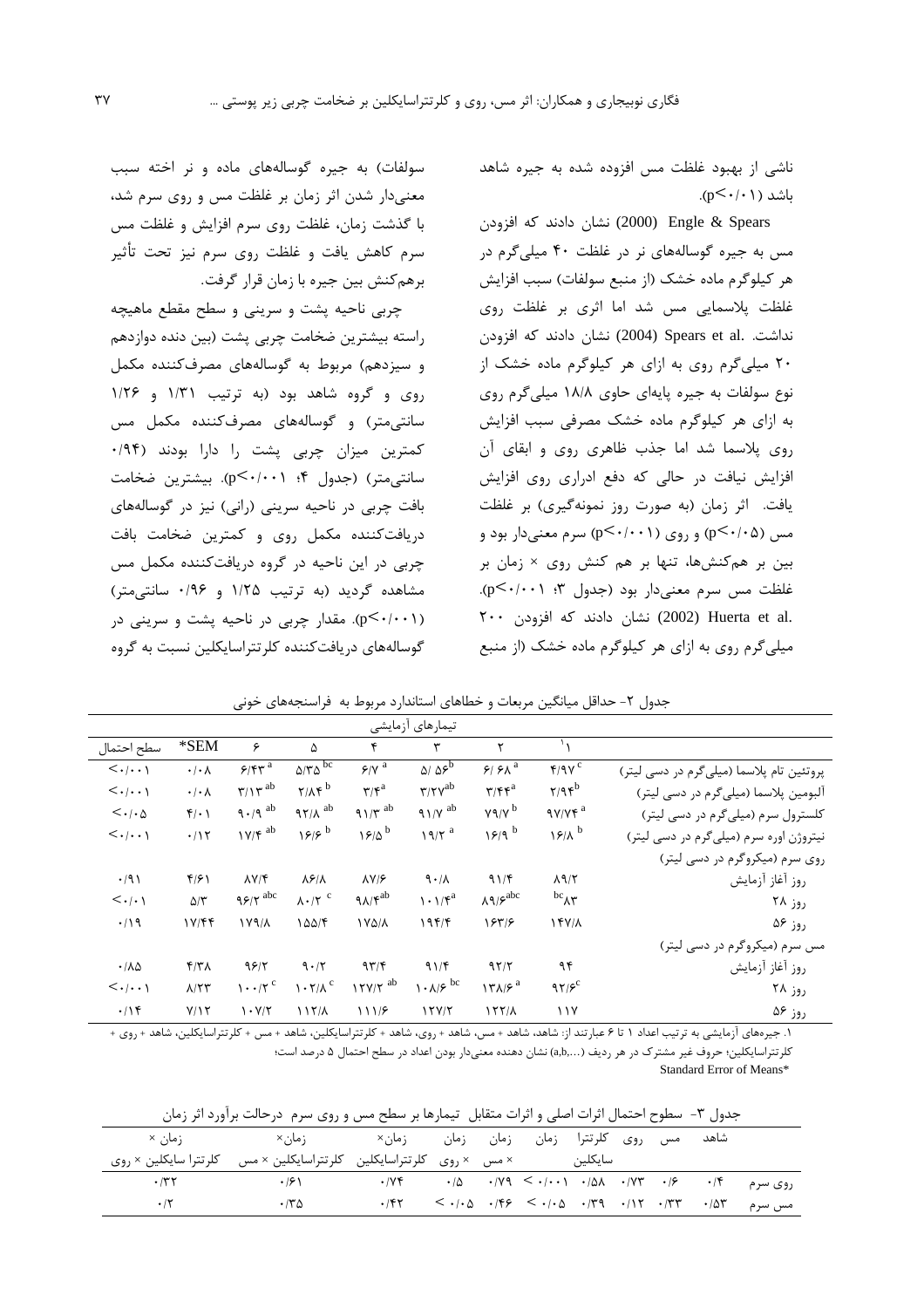جدول۴- حداقل میانگین مربعات و خطاهای استاندارد مربوط به شاخصهای اولتراسونیک

|                                                     |       | تیمارهای آزمایشی |      |                                                                                                      |     |                           |                      |                                       |  |
|-----------------------------------------------------|-------|------------------|------|------------------------------------------------------------------------------------------------------|-----|---------------------------|----------------------|---------------------------------------|--|
|                                                     |       |                  |      | $\begin{matrix} \Delta & \mathbf{r} & \mathbf{r} & \mathbf{r} & \mathbf{r} \end{matrix}$             |     | $\epsilon$ and $\epsilon$ | *SEM                 | سطح احتمال                            |  |
| ضخامت چربی پشت ً، سانتیمتر                          |       |                  |      | $1/\zeta^{ab}$ $1/\cdot \zeta^{bc}$ $1/\zeta^{ab}$ $1/\zeta^{a}$ $\cdot$ $/9\zeta^{c}$ $1/\zeta^{a}$ |     |                           | $\cdot/\cdot \wedge$ | $\langle \ldots \rangle$              |  |
| ضخامت چربی سرینی <sup>۳</sup> ، سانتیمتر            |       |                  |      | $1/r^b$ $1/r^{\alpha^{bc}}$ $1/r^{\alpha^{a}}$ $\cdot$ $(95^c$ $1/r^{\alpha^{b}})$                   |     | $1/\sqrt{p}$              | .1.4                 | $\langle \cdot   \cdot \cdot \rangle$ |  |
| سطح مقطع ماهیچه راسته <sup>۴</sup> ، سانتی متر مربع |       |                  |      | $VT/9^a$ $YT/1^{ab}$ $\mathcal{F}f/\lambda^c$ $VT/\lambda^a$ $\mathcal{F}q/\lambda^{ab}$             |     | $55^{\circ}$              | Y/Y                  | $\langle \cdot   \cdot \cdot \rangle$ |  |
| ارتفاع از بال استخوان خاصره، سانتی متر              | ۱۳۵/۸ | ۱۳۸/۲            | YY/Y | ۱۳۵/۵                                                                                                | ۱۳۹ | ۱۳۶۱۷                     | ۲/۴۱                 | ۰۱۶                                   |  |

١. جیرههای آزمایشی به ترتیب اعداد ١ تا ۶ عبارتند از: شاهد، شاهد + مس، شاهد + روی، شاهد + کلرتتراسایکلین، شاهد + مس + کلرتتراسایکلین، شاهد + روی + کلرتتراسایکلین؛ ۲. در فاصله بین دنده های دوازدهم و سیزدهم؛ ۳. در محل اتصال دو ماهیچه دو سر ران یا biceps femoris با ماهیچه سرینی یا gluteus medius: ۴. در فاصله بین دنده های دوازدهم و سیزدهم؛ حروف غیر مشترک در هر ردیف (…,a,b) نشان دهنده معنیدار بودن اعداد در سطح احتمال ۵ درصد است؛ Standard Error of Means\*

> شاهد تغییر نکرد. .Rumsey et al (1999) نشان دادند که افزودن کلرتتراسایکلین به جیره گوسالههای نر سبب افزایش ضخامت چربی پشت شد که علت آن را کاهش یاسخ هورمون آزادکننده هورمون رشد و هورمون تحریک کننده غده تیروئید به آزادسازی هورمونهای رشد و تیروکسین از هیپوفیز بیان کردند. .Engle et al (2000) نشان دادند که افزودن مس در غلظتهای ۲۰ و ۴۰ میلیگرم در هر کیلوگرم ماده خشک (از نوع سولفات و پروتئینات) به جیره گاو گوشتی آنگوس و آميخته آنگوس با هرفورد سبب كاهش چربي پشت شد. Ward & Spears (1997) نیز گزارشهایی مبنی بر کاهش عمق چربی در برخی از قسمتهای بدن طی افزودن مکمل مس به جیره گاوسانان ارائه کردند. اما در گوسالههای نر نژاد سیمنتال، که نسبت به نژاد آنگوس رشد سریعتر، لاشه سنگینتر و چربی پشت کمتری دارند با افزودن مکملهای دارای مس (از نوع سولفاته) به جیره در غلظتهای ١٠ یا ۴٠ میلی گرم در هر کیلوگرم ماده خشک، میزان چربی زیر پوستی کاهش یافت و با افزودن مس در غلظت ۴۰ میلیگرم در هر كيلوگرم ماده خشك سطح مقطع ماهيچه راسته به صورت عددي افزايش يافت (Engel & Spears, 2001). .Ward et al (1995) بيان نمودند كه نوع نژاد و استعداد آن برای افزایش یا کاهش مقدار سلولهای چربی و در کل سرعت ساخت چربی در بدن یا تفاوت در نوع خوراک یا دیگر عوامل مؤثر باید همواره مدنظر قرار گیرد. .Sharma et al (2005) نشان دادند هنگامی که تلیسهها جیره پایه دارای کمتر از ۱۰ میلیگرم مس در هر کیلوگرم ماده خشک را دریافت کردند سطح

هورمونهای تیروئیدی به صورت معنیداری نسبت به گروههای دریافت کننده مس (۰/۱۵ درصد ماده خشک سولفات) کاهش یافت و شاید در پژوهش کنونی، در گروه شاهد یا گروه دریافتکننده روی که حداقل بودن سطح مس در جیره آنها محسوس بود، همین حالت رخ داده باشد و بدین سان، هم چون اثرهای کاهنده سطح هورمونهای تیروئیدی مشاهده شده برای کلرتتراسایکلین و افزایشدهنده ضخامت چربی در يژوهش .Rumsey et al (1999)، در نهايت منجر به افزایش ضخامت چربی شده باشد که البته نیاز به آزمایشهای دقیقتری میباشد.

Spears & Kegley نشان دادند که افزودن Spears & منابع روی در غلظت ۲۵ میلیگرم در هر کیلوگرم ماده خشک (از نوع اکسید یا پروتئینات) در مرحله رشد و یروار گوسالههای نر اخته، میزان چربی زیر پوستی را به صورت معنى دارى افزايش داد و سطح مقطع ماهيچه راسته در گروه دریافت کننده اکسید روی کاهش یافت ولی با افزودن یروتئینات افزایش یافت. Smith et al. (2008) نشان دادند زمانی که سلولهای پیشساز سلول های چربی را در معرض عنصر روی قرار دادند میزان سنتز بافت چربی افزایش یافت که این پژوهشگران علت آن را مهار سنتز نیترواکساید توسط روی بیان کردند، اما به طور کلی چگونگی عمل روی بر بافت چربی هنوز هم کشف نگردیده است. شیوه سوخت و ساز مواد غذایی به ویژه اسیدهای آمینه ضروری در بافتهای احشایی از اهمیت زیادی برخوردار است زیرا كاهش فراهمي آنها براي بافتهاي محيطى مىتواند بر تولید گوشت لخم تأثیر بگذارد؛ برای نمونه، بافت روده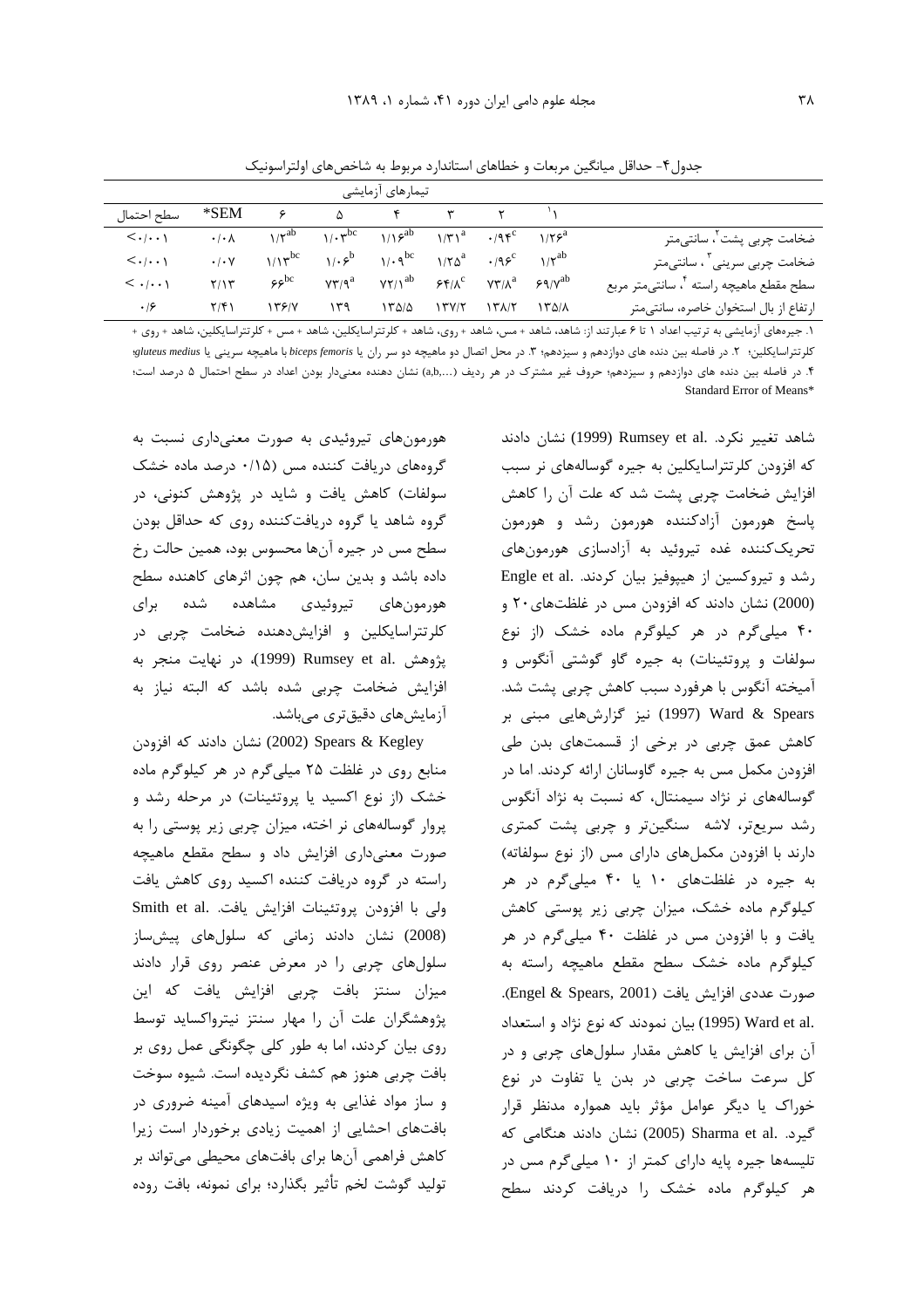چرب فرار تولید شده در شکمبه کاهش می یابد که این تغییرهای رخ داده ممکن است مربوط به تغییر روند تخمیر شکمبهای و شمار پروتوزوآ باشد.

در يژوهش .Huerta et al (2002) بيان شد كه افزودن ۲۰۰ میلی گرم روی در هر کیلوگرم ماده خشک از منبع سولفات به جیره گوسالههای ماده (دارای ٢٩ میلی گرم مس در هر کیلوگرم ماده خشک) تمایل داشت تا چربی پشت را کاهش دهد ولی اثری بر سطح مقطع ماهیچه راسته نداشت در حالی که در گوسالههای نر اخته افزودن چنین غلظتی از روی به جیره پایه (دارای ۳۴ میلیگرم مس در هر کیلوگرم ماده خشک) سبب افزایش عددی ضخامت چربی زیر پوستی شد در حالی كه از لحاظ عددى حدود ٣ سانتى مترمربع سطح مقطع ماهیچه راسته کاهش یافت که این نتایج با مطالعه حاضر قابل مقایسه میباشد. اما در پژوهش .2000) Malcolm-Callis et al نشان داده شد که افزودن روی در سطوح بالا (۲۰۰ میلی گرم روی در هر کیلوگرم ماده خشک از منبع سولفات) در جیره گاوهای نر بالغ اخته شده اثرى بر سطح مقطع ماهيچه راسته ندارد اما به طور عددی ضخامت چربی را افزایش داد که این پژوهشگران دلیل آن را حساسیت کم ماهیچه به تغییر غلظت روی بیان کردند. در پژوهشی مشابه .2007) Nunnery et al نشان دادند که افزودن ۷۵ میلیگرم روی در هر کیلوگرم ماده خشک ( از منبع سولفات روی) به جیره پایهای دارای ۸۵ میلیگرم روی ماده خشک مصرفی در دوره پروار گوسالهها به صورت عددی ضخامت چربی پشت را افزایش و سطح مقطع ماهیچه راسته را کاهش داد.Mccusker & Novakofski (2003) بیان کردند که روی برای رشد و زندهمانی مطلوب سلولهای ماهیچه ضروری می باشد که مربوط به توانایی آن در افزایش هورمونهانهای شبه انسولین و ایجاد پیوند مناسب با پروتئینهای حامل آنها میباشد، هم چنین آنها بیان نمودند که افزایش سطوح فیزیولوژیکی عناصر چند ظرفیتی بهویژه روی سبب کاهش رهاسازی پروتئینهای حامل هورمون شبه انسولین ,IGFBP<sub>3</sub>) (IGFBP<sub>5</sub> از سطح سلولهای ماهیچهای می شود که ممکن است با نتایج به دست آمده در پژوهش کنونی ارتباط داشته باشد. کمبود مس

حدود ۸۰ درصد از ترئونین جیره را به مصرف خود میرساند پس کاهش در حجم روده کوچک ممکن است سبب بهبود میزان فراهمی مواد غذایی برای بافتهای Baldwin et al. .(Blouin et al., 2002) ماهیچهای گردد (2000) بیان کردند که کلرتتراسایکلین افزون بر کاهش حجم روده کوچک، طول ریزپرزهای ناحیه ژئوژنوم را افزایش داد که این ممکن است یکی از دلایل افزایش سطح ماهیچه راسته در تیمار دریافتکننده Landagora et al. نسبت به شاهد باشد. Landagora et al. (1957) گزارش كردند كه افزودن كلرتتراسايكلين به جیره، ذخیره بافت چربی در بدن گوسالهها را افزایش داد که آن ها پیشنهاد دادند که ممکن است از طریق یک محور اندوکرینی این رویداد رخ داده باشد. .2000) افزایشی در چربی داخل (2000) Context عضلانی در گوسالههای نر اخته در حال رشد مشاهده کردند، که این نتایج با نتایج بدست آمده در پژوهش كنوني مغايرت داشت. .Kitts et al (2006) نشان دادند که افزودن ۴۰۰ میلیگرم در هر کیلوگرم ماده خشک مصرفی کلرتتراسایکلین از لحاظ آماری اثری بر سطح مقطع ماهیچه راسته اولتراسونیک و چربی اطراف ماهیچه راسته و چربی اطراف کلیه، قلب و محوطه بطنی در گوسالههای نر اخته دریافتکننده ۹۰ درصد کنسانتره نداشت ولی از لحاظ عددی کاهشی در تمام موارد ذکر شده رخ داد. در پژوهش کنونی، گوسالههای دریافت کننده مکملهای روی و روی + کلرتتراسایکلین كمترين سطح مقطع ماهيچه راسته را دارا بودند (به ترتيب ۶۴/۸ و ۶۶ سانتي متر مربع)، اما سطح مقطع آن در گوسالههای دریافتکننده مکمل مس و مس + کلرتتراسایکلین بیشتر از گروههای دریافت کننده کلرتتراسایکلین و شاهد بود (به ترتیب ۷۳/۸، ۷۳/۹، ۷۲/۲ و ۶۹/۷۲ سانتی متر مربع) (p<۰/۰۰۱). بازدهی تولید گوشت در گاوهای گوشتی به کیفیت جیره و الگوی اسیدهای چرب فرار تولیدی در شکمبه بستگی دارد. به نظر می رسد که بیشترین بازده تولید گوشت در دامهای پرواری در نسبتهای بالاتر اسید پروپیونیک نسبت به اسید استیک به دست می آید (Owen, 2000). .Spears et al (2004) نشان دادند که هر چه غلظت روی محلول در شکمبه افزایش یابد میزان اسیدهای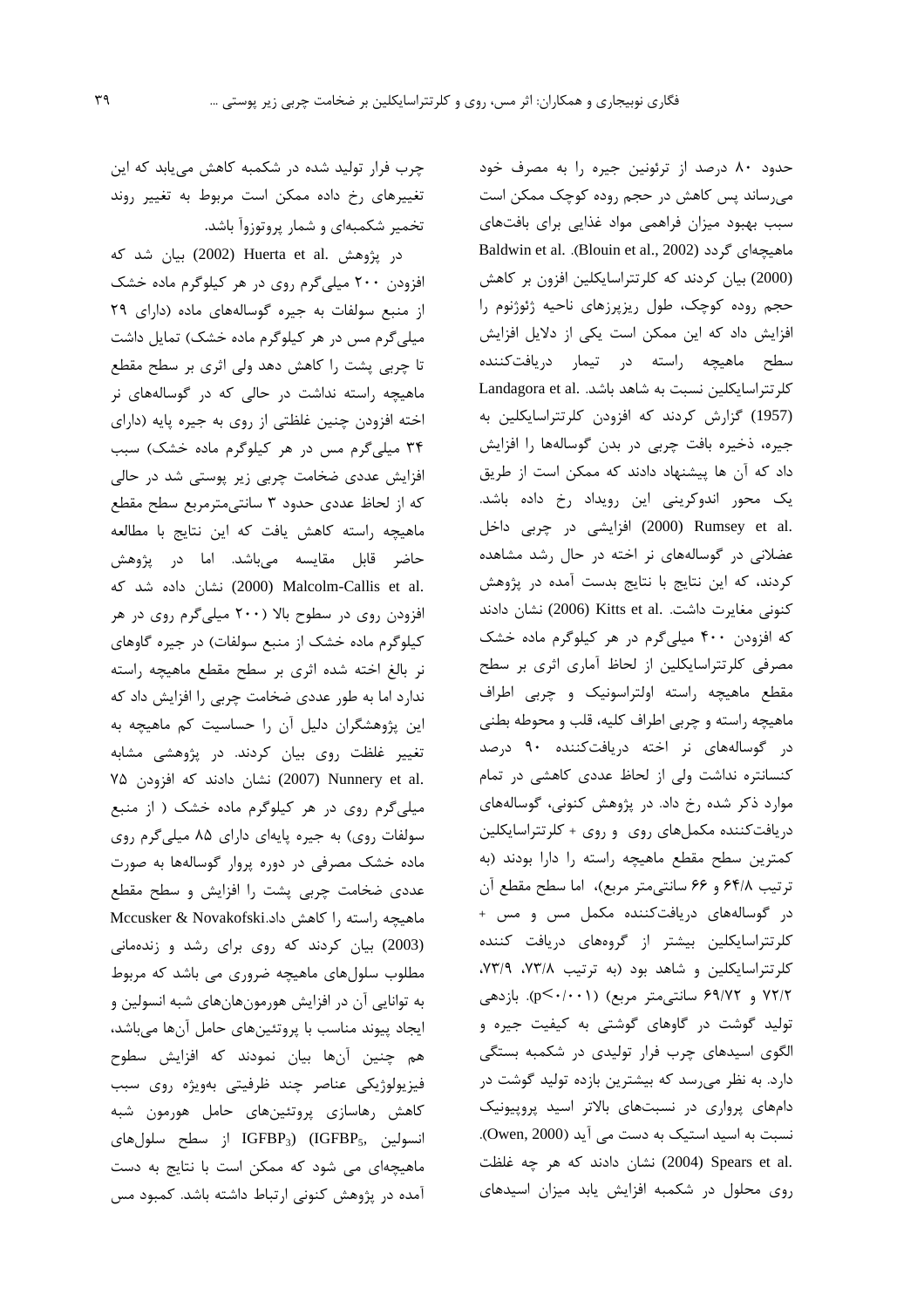رواریند*ی می*تواند بهتر از مصرف که تتراسایکلین بر .<br>غلظت فراسنجههای خون مؤثر باشد و موجب بهبود کیفیت لاشه از طریق کاهش جربی زیر بوستی و افزایش سطح مقطع عضله ,استه شود.

## سپاسگزاري

مصرف خوراکی مکمل مس بصورت سولفات مس به هستن در این دامیرون آران ً وابسته به بنیاد مستضعفان و میزان ۳۰میل*ی گ*رم مس در هر کیلوگرم ماده جانیازان برای همکاری در احرای شوهش سیاسگزاری .<br>از معاونت بژوهشی دانشگاه زنجان و تهران و برسنا ء<br>مہرشود.

```
د. گوسفند سبب افزایش مقدار سلولهای بافت چربی و
افزايش سرعت ساخت آنها شد (Engle et al., 2000).
.<br>تیمارها بر ارتفاع از بال استخوان خاصره تا زمین اثر
.<br>نداشتند که این حالت ممکن است کامل شدن رشد
استخوانها د. دوره برول و تغییربذیری ناحیز این بافت
.ا نشان دهد که البته علت آن بطور دقیق مشخص نشد.
                                نتیجه گیری کلی
```
.<br>خشک خوراک گوسالههای نر هلشتاین در مرحله پایانی

#### **REFERENCES**

- 1. AOAC. (1990). Official Methods of Analysis, 15th ed. Association of Official Analytical Chemists, Washington, DC, USA.
- 2. AOAC. (2000). Official Methods of Analysis, 17th ed. Association of Official Analytical Chemists, Washington, DC, USA.
- 3. Baldwin, R. L., McLeod, K. R., Elsasser, T. H., Kahl S., Rumsey T. S. & Streeter M. N. (2000) Influence of chlortetracycline and dietary protein level on visceral organ mass of growing beef steers. *Journal of Animal Science*, 78, 3169–3176.
- 4. Blouin, J. P., Bernier, J. F., Reynolds, C. K., Lobley, G. E., Dubreuil, P. & Lapierre, H. (2002). Effect of supply of metabolizable protein on splanchnic fluxes of nutrients and hormones in lactating dairy cows. *Journal of Dairy Science*, 85, 2618–2630.<br>5. Engle, T. E., Nockels, C. F., Kimberling, C. V., Weaber, D. L. & Johnson, A. B. (1997). Zinc repletion
- with organic or inorganic forms of zinc and protein turnover in marginally zinc deficient calves. *Journal of Animal Science,* 75, 3074-3081.
- 6. Engle, T. E. & Spears, J. W. (2001). Performance, carcass characteristics, and lipid metabolism in growing and finishing Simmental steers fed varying concentrations of copper. *Journal of Animal Science,* 79, 2920-2925.
- 7. Engle, T. E. & Spears, J. W. (2000). Effects of dietary copper concentration and source on performance and copper status of growing and finishing steers. *Journal of Animal Science,* 78, 2446-2451.
- 8. Engle, T. E., Spears, J. W., Armstrong, T. A., Wright, C. L. & Odle, J. (2000). Effects of dietary copper source and concentration on carcass characteristics and lipid and cholesterol metabolism in growing and finishing steer. *Journal of Animal Science,* 78, 1053-1059.
- 9. Fiske, C. H. & Subbarow, Y. (1925). The colorimetric determination of phosphorus. *The Journal of Biological Chemistry*, 66, 375–400.
- 10. Greiner, S. P., Rouse, G. H., Wilson, D. E., Cundiff, L. V. & Wheeler, T. L. (2003). Prediction of retail product weight and percentage using ultrasound and carcass measurements in beef cattle. *Journal of Animal Science*, 81, 1736–1742.
- 11. Hassen, A., Wilson, D. E., Amin, V. R. & Rouse, G. H. (1999). Repeatability of ultrasound-predicted percentage of intramuscular fat in feedlot cattle. *Journal of Animal Science*, 77, 1335-1340.
- 12. Huerta, M., Kincaida, R. L., Cronratha, J. D., Busbooma, J., Johnsonb, A. B. & Swenson, C. K. (2002). Interaction of dietary zinc and growth implants on weight gain, carcass traits and zinc in tissues of growing beef steers and heifers. *Animal Feed Science and Technology*, 95, 15–32.
- 13. Johnson, L. R. (1987). Regulation of gastrointestinal growth in Physiology of the Gastrointestinal Tract (pp. 301–333). Raven Press, New York, NY.
- 14. Kessler, J., Morel, I., Dufey, F. A., Gutzwiller, A., Stern, A. & Geyes, H. (2003). Effect of organic zinc sources on performance, zinc status, carcass, meat, and claw quality in fattening bulls. *Livestock Production Science*, 81, 161–171.
- 15. Kitts, S. E., Hormon, D. L., Vanzant, E. S. & MacLeod, K. R. (2006). Effects of chlortetracycline on growth performance and carcass quality traits of finishing beef steers. *Journal of Animal and Veterinary Advances*, 5, 70-76.
- 16. Landagora, F. T., Rusoff, L. L. & Harris, B. (1957). Effect of chlortetracycline of carcass yields